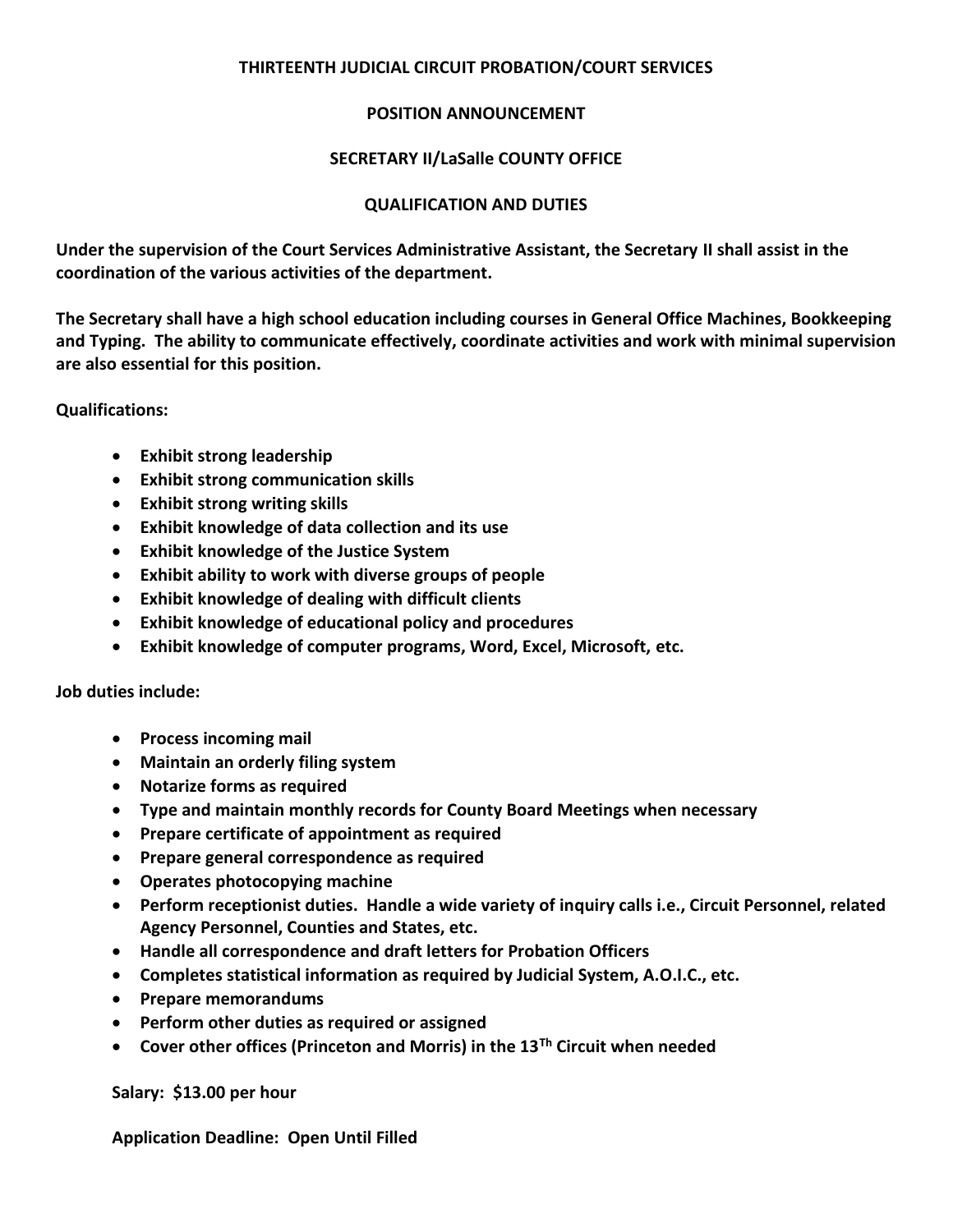**Application Process: Send cover letters and resume to:** 

**Charles Goodwin, Director of Probation Services 119 W Madison St Room 406 Ottawa, IL 61350** 

**All applicant finalists may be subjected to a criminal history record check and medical physical examination.**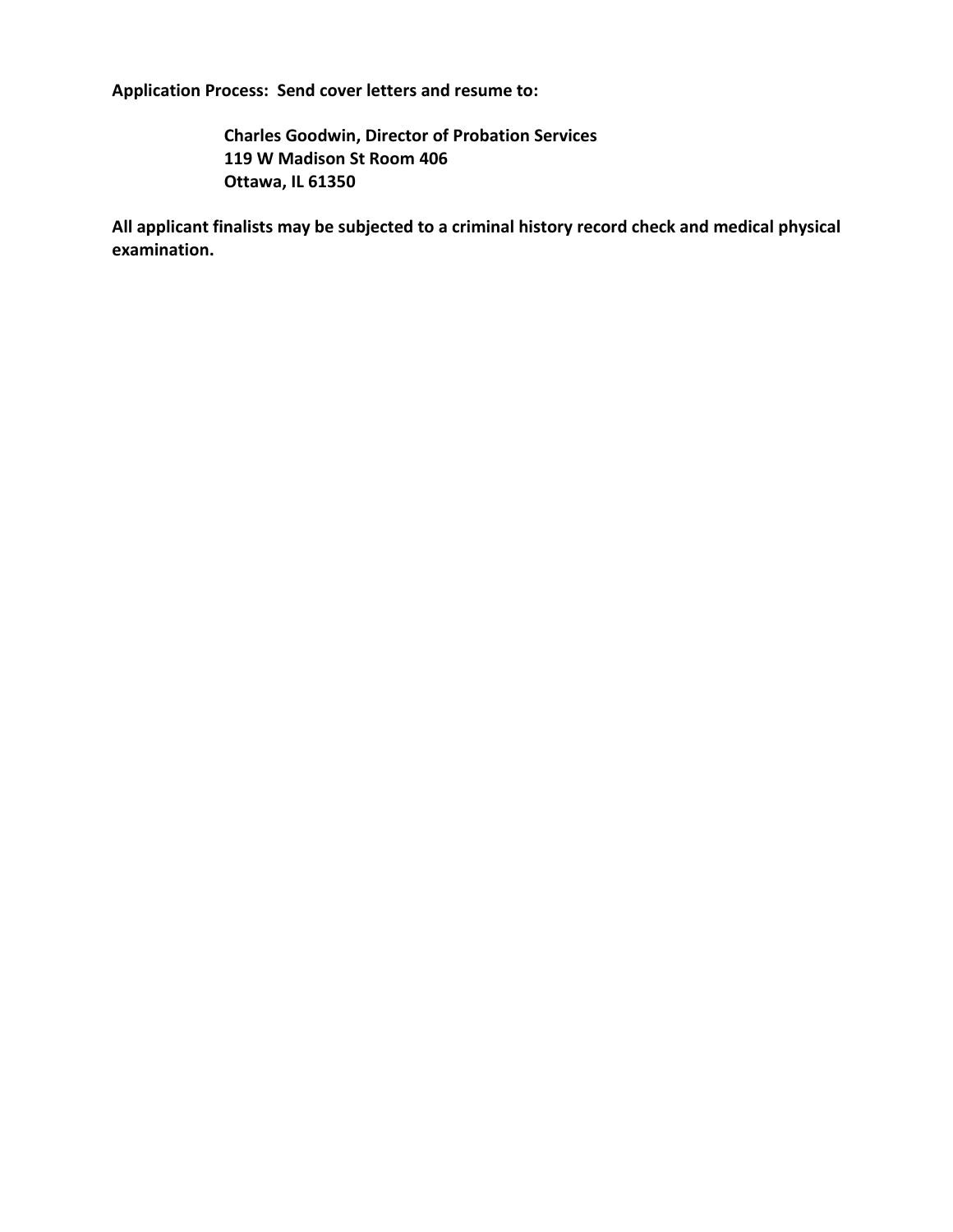# **LaSalle County**

# **Job Description**



**Job title: Secretary II**

#### **Work Location: Downtown Courthouse**

### **Division/Department: Probation and Court Services**

#### **Reports to: Administrative Assistant**

**Employment Classifications: EXI** Full-time □ Part-time **Exempt Nonexempt Salaried Hourly Bargaining Unit** 

**Salary Grade: \_\$13.00 per hour\_\_\_**

**\_\_\_\_\_\_\_\_\_\_\_\_\_\_\_\_\_\_\_**

**Current Employee holding position is:**

#### **Job duties include:**

- Process mail
- Maintain an orderly filing system
- Prepare general correspondence as required
- Assist Administrative Assistant to maintain a proper supply of inventory (Bureau/Grundy)
- Operates various office equipment (computer, copier, scanner, fax machine, etc)
- Perform receptionist duties. Handle wide variety of inquiry calls i.e., Circuit Personnel, related Agency Personnel, Counties and States, etc.
- Handle all correspondence and draft letters for Director of Probation Services, Supervisors and Probation Officers
- Completes statistical information as required by Judicial System, A.O.I.C., etc.
- Greet clients and visitors to the department and direct to the appropriate person/department
- Prepare reports as required
- **•** Provide clerical services to all officers of the Probation Department
- Attend required continuing education and county mandatory training sessions
- Assist management in preparation of the annual report
- Prepare and track vouchers for bill paying
- Organize and keep records and copies of Bureau and Grundy County bills
- Prepare monthly and quarterly reports, including probation fee reports for all counties
- Be the primary replacement secretary at Thirteenth Circuit County probation department offices as needed
- Perform other duties as required or assigned

#### **Education and/or Work Experience Requirements:**

- High school Diploma required. Coursework in General Office Machines, Bookkeeping and Typing a plus.
- Must be able to operate office equipment and have experience with Microsoft office programs.
- Excellent verbal and written communication skills, including ability to effectively communicate with internal department and externally with governing agencies and media.
- Ability to follow direction and work independently.

## **PHYSICAL DEMANDS:**

*The physical demands described here are representative of those that must be met by an employee to successfully perform the essential functions of this job. Reasonable accommodations may be made to enable individuals with disabilities to perform the essential functions.*